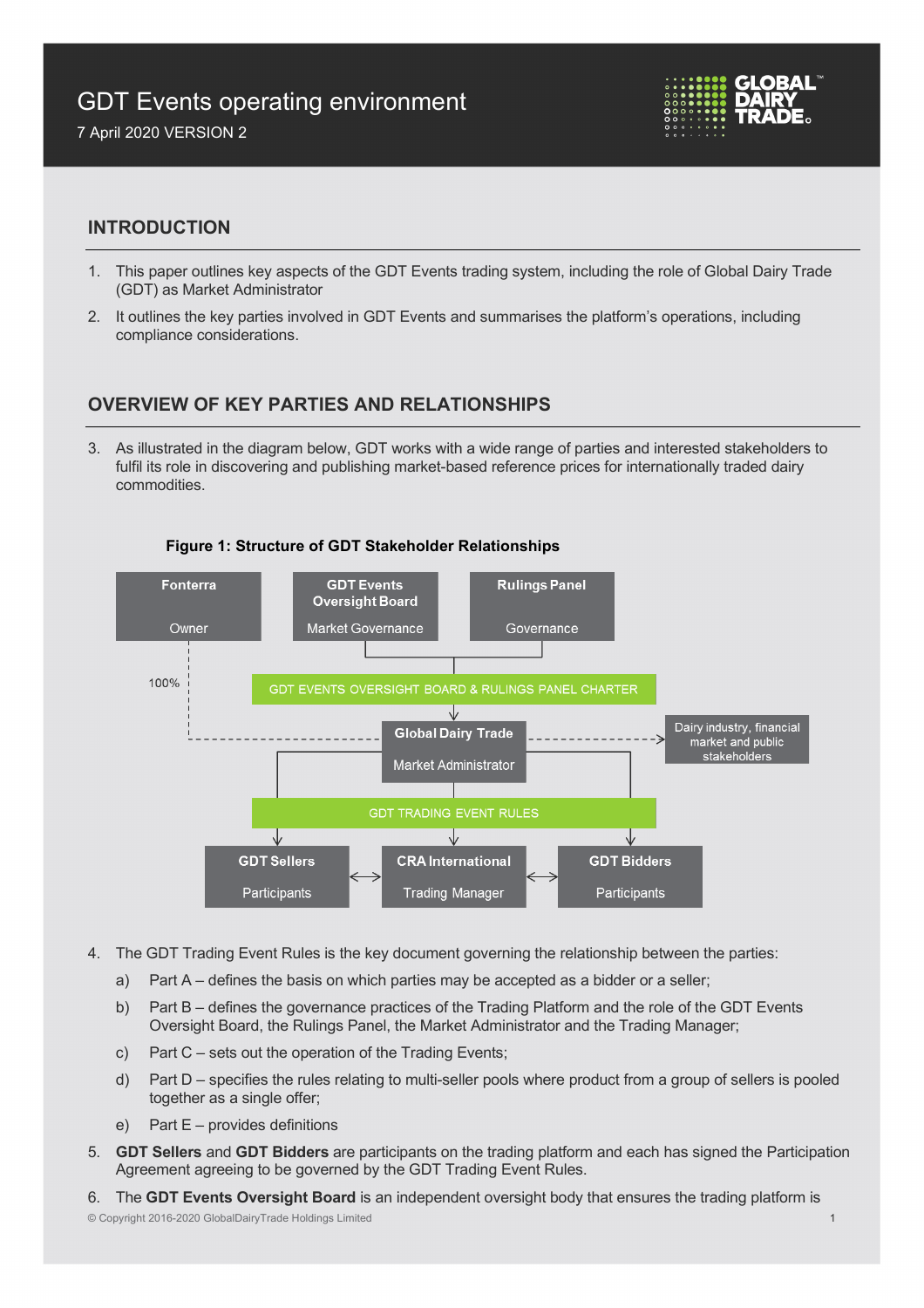operated and developed in accordance with the Guiding Principles. The Oversight Board is governed by the Charter for the GDT Events Oversight Board and Rulings Panel and has two key roles:

- a) Monitor GDT's compliance with the GDT Governance Principles;
- b)Approve proposed changes to the GDT Trading Event Rules.
- 7. A **Rulings Panel** can be convened to determine complaints from participants of the platform, or from GDT itself. If a complaint is raised, the Oversight Board Chairperson will convene a rulings panel and appoint two independent persons to form a rulings panel of three to hear and determine the complaint. This forum is only for alleged breaches of the GDT Trading Event Rules by participants and is not available to dispute any act or omission of GDT or any issues arising between participants under a supply agreement.
- 8. **GDT** is the market administrator of the trading platform. GDT is a wholly owned subsidiary of Fonterra Cooperative Group Limited, New Zealand's largest company and the world's largest exporter of dairy products. The GDT Director reports to the Fonterra CFO for business management and financial reporting purposes. Fonterra is also a seller on the GDT platform and this role is managed by Fonterra under the same rules as other sellers on the platform.
- 9. The **Trading Manager**, CRA International Inc., is an independent party contracted to GDT, who operates each trading event in accordance with the GDT Trading Event Rules. The use of an independent trading manager means that each trading event is run independently from all participants, thus maintaining the integrity of the platform.

## **PLATFORM OPERATIONS**

- 10. A number of protections have been built into the structure and processes of the platform and GDT itself to protect confidential information and the operational independence and integrity of the GDT platform. These include:
	- a) The running of the auction is outsourced to an independent trading manager (CRA International);
	- b) The GDT Trading Event Rules, along with operational and technical controls, include restrictions in relation to the timing and extent of the disclosure of information from Participants to CRA, GDT, other Participants and the public. This includes restrictions with respect to seller forecasts, offer volumes and starting prices;
	- c) Certain information is transferred from Participants through GDT's systems to CRA with controls in place to restrict GDT's ability to access the data until that information is released to bidders prior to commencement of a Trading Event;
	- d) GDT is a separately incorporated company from Fonterra, located at a separate building, and uses a separate IT system and security infrastructure;
	- e) GDT's staff are subject to internal information restrictions to prevent inappropriate information disclosure between competitors, including with respect to Fonterra. Staff are required to sign a Confidentiality Deed, undergo annual compliance training, and an annual external compliance audit takes place;
	- f) GDT has an internal Compliance Committee, with participation by legal counsel, to monitor its own compliance with the GDT Trading Event Rules and internal policies, and to ensure it remains vigilant to potential competition law issues;
	- g) The Oversight Board ensures GDT Trading Event Rule changes are implemented in an agreed and objective manner.
- 11. GDT's view is that the compliance risks are appropriately managed and any relevant changes to applicable laws are actively monitored.

#### **Division of responsibilities**

- 12. There is a clear division of responsibilities between GDT as the Market Administrator and CRA as the Trading Manager. GDT and CRA are responsible for operating and maintaining their respective systems as illustrated in Figure 2 over page.
- 13. GDT is the central coordinator, monitoring that event information flows efficiently and in compliance with the GDT Trading Event Rules.

© Copyright 2016-2020 GlobalDairyTrade Holdings Limited 2 14. GDT is responsible for setting the operational parameters of trading events, such as the date and starting time,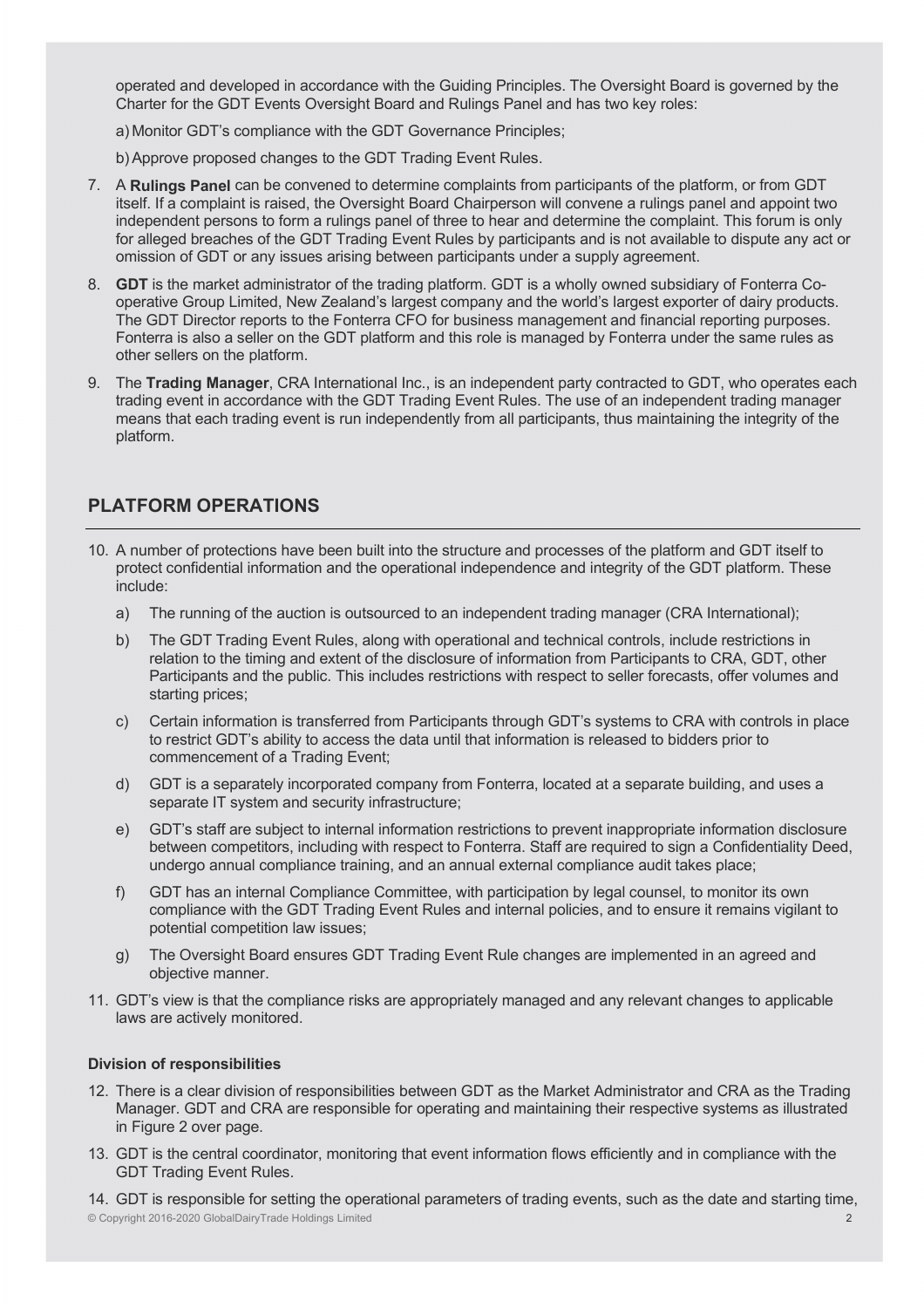and managing the Seller and Bidder Portals. In regard to the Seller Portal, user access controls are in place to restrict GDT's ability to edit or view data entered by sellers before it is made available to all bidders.

- 15. During the Trading Event, GDT has view access only to the Bidding Website and does not communicate with CRA unless there is an emergency.
- 16. Subscribers to GDT Insight, the data subscription service, are able to view aggregated round by round trading event data as the event unfolds or with a delay of 10 minutes.
- 17. On completion of the Trading Event, GDT is responsible for publishing the results on the Information Website [\(www.globaldairytrade.info\)](http://www.globaldairytrade.info/) and making post event summary data available in GDT Insight.
- 18. GDT is also responsible for providing relevant pre-and post-event data to NZX.
- 19. CRA is a contracted service provider exclusively responsible for running the trading events and the Bidding Website (which differs from the Bidder Portal operated by GDT).
- 20. CRA is responsible for processing and validating sellers' pre-event data before making it available for bidders and GDT to view five days prior to the Trading Event.
- 21. CRA confirms the final winning prices and quantities from the Trading Event.

#### **Figure 2: Systems view of responsibilities**

#### **GDT's Market Administrator System CRA's Trading Manager System**

|                                                                                                                                           | <b>Administrator</b><br><b>Portal</b>                                                                                         | <b>Seller Portal</b>                                                                                                                                                                                                                                                                                                 | <b>Bidder Portal</b>                                                                                                               |                      | <b>Auction Management</b><br><b>System</b>                                                                                                                                                                                                                                                                                                                                                                                |  |  |  |
|-------------------------------------------------------------------------------------------------------------------------------------------|-------------------------------------------------------------------------------------------------------------------------------|----------------------------------------------------------------------------------------------------------------------------------------------------------------------------------------------------------------------------------------------------------------------------------------------------------------------|------------------------------------------------------------------------------------------------------------------------------------|----------------------|---------------------------------------------------------------------------------------------------------------------------------------------------------------------------------------------------------------------------------------------------------------------------------------------------------------------------------------------------------------------------------------------------------------------------|--|--|--|
|                                                                                                                                           | For each trading<br>event, GDT sets:<br>• Registered bidders<br>list<br>• Seller list<br>• Product list<br>• Contract periods | Each seller enters:<br>• Supply data for<br>each Product<br>Min/max<br>quantities<br><b>Starting prices</b><br>Forecast<br>(optional)<br>• Contracting<br>information for each<br>bidder:<br>Eligibility <sup>1</sup><br>Additional<br>charge <sup>2</sup><br>Inco terms<br>Payment terms<br>Product<br>restrictions | Each bidder views:<br>• Supply data as<br>permitted by each<br>seller<br>• Seller contracting<br>information relating<br>to itself | Prior<br>to<br>event | Receives from GDT:<br>List of bidder ID numbers<br>(anonymous bidders)<br>Seller supply data:<br>Min/max supply<br><b>Starting prices</b><br>Seller eligibility data<br>bidder ID<br>Eligibility<br>$\qquad \qquad -$<br><b>Product restrictions</b><br>CRA validates data via pre<br>event checking process<br>CRA finalises trading even<br>results:<br>• Winning prices and<br>quantities by bidder<br>• Price indices |  |  |  |
|                                                                                                                                           | <b>GDT Insight - Subscription Service</b>                                                                                     |                                                                                                                                                                                                                                                                                                                      | During<br>eyent                                                                                                                    |                      |                                                                                                                                                                                                                                                                                                                                                                                                                           |  |  |  |
| • Round by round data (real time or delayed):<br>Demand/Supply Ratios by product group                                                    |                                                                                                                               |                                                                                                                                                                                                                                                                                                                      |                                                                                                                                    |                      |                                                                                                                                                                                                                                                                                                                                                                                                                           |  |  |  |
|                                                                                                                                           | Average prices by product group and contract period<br>• Post event summary data<br>Information Website - Public Information  |                                                                                                                                                                                                                                                                                                                      |                                                                                                                                    |                      |                                                                                                                                                                                                                                                                                                                                                                                                                           |  |  |  |
|                                                                                                                                           |                                                                                                                               |                                                                                                                                                                                                                                                                                                                      |                                                                                                                                    |                      |                                                                                                                                                                                                                                                                                                                                                                                                                           |  |  |  |
| • Winning prices by product offering (where permitted by seller and<br>publication rules)<br>• Price indices and average prices by region |                                                                                                                               |                                                                                                                                                                                                                                                                                                                      |                                                                                                                                    | event                |                                                                                                                                                                                                                                                                                                                                                                                                                           |  |  |  |
| • Summary statistics                                                                                                                      |                                                                                                                               |                                                                                                                                                                                                                                                                                                                      |                                                                                                                                    |                      |                                                                                                                                                                                                                                                                                                                                                                                                                           |  |  |  |

|                      | <b>Auction Management</b><br><b>System</b>                                                                                                                                                                                                                                                                                                                                                           | <b>Bidding Website</b>                                                                                                                    |
|----------------------|------------------------------------------------------------------------------------------------------------------------------------------------------------------------------------------------------------------------------------------------------------------------------------------------------------------------------------------------------------------------------------------------------|-------------------------------------------------------------------------------------------------------------------------------------------|
| Prior<br>to<br>event | Receives from GDT:<br>List of bidder ID numbers<br>(anonymous bidders)<br>Seller supply data:<br>Min/max supply<br>- Starting prices<br>Seller eligibility data by<br>bidder ID<br>Eligibility<br><b>Product restrictions</b><br>CRA validates data via pre-<br>event checking process<br>CRA finalises trading event<br>results:<br>• Winning prices and<br>quantities by bidder<br>• Price indices | Each bidder views its<br>eligibility and seller supply<br>data (as permitted by seller)<br>Bidders enter bids during the<br>trading event |
| During<br>eyent      |                                                                                                                                                                                                                                                                                                                                                                                                      |                                                                                                                                           |
| Post<br>event        |                                                                                                                                                                                                                                                                                                                                                                                                      |                                                                                                                                           |

*1 Also referred to as Contract Period Bid Limits 2 Example: freight and insurance charges, additional testing charges*